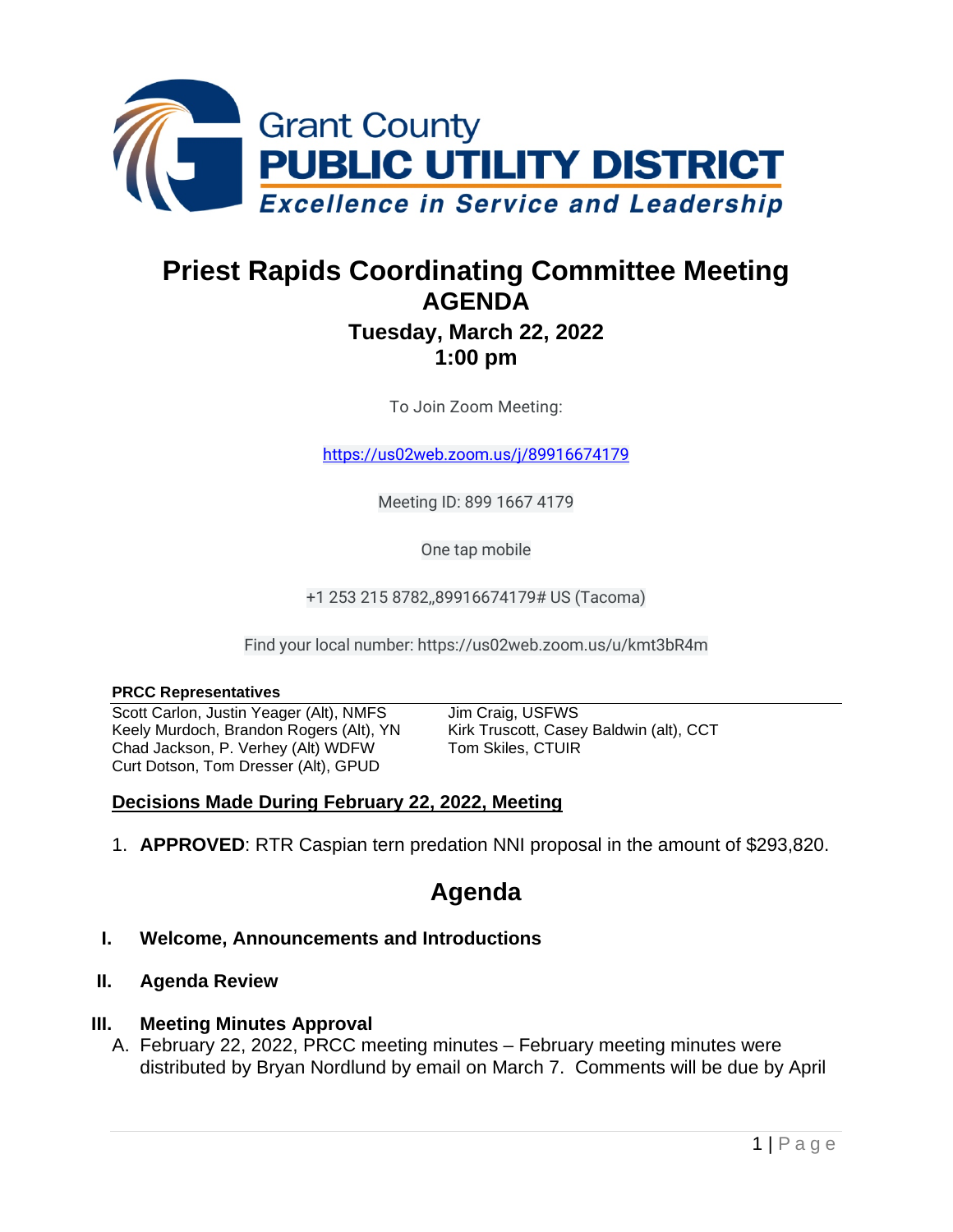7, 2022, but can be voted on as final at the March PRCC meeting if all members are ready.

## **IV. Status of Actions Items from February 22, 2022, Meeting**

- A. Fish Ladder Water Temperature report DOE 401 Compliance Tom Dresser will send out the report to committee members (sent out March 14).
- B. SOA 2021-06 Keely Murdoch will send Bryan Nordlund an example facilitator evaluation performance she distributed last summer to the PRCC. Committee members will work together outside of the monthly meetings to put together the evaluation needed for SOA 2021-06. (Keely?)
- C. Follow-up on Corp/BOR Avian Predation Management (Skiles, Carlon and Dotson work in progress).
- D. YN letter sent to NOAA request clarifying survival performance standards Keely Murdoch will check with her managers to determine whether this can be distributed to the PRCC. If they approve, she will distribute. (Keely?)
- E. January PRCC meeting minutes Keely Murdoch to provide edits to Bryan Nordlund. Nordlund will follow up with Tom Skiles to verify his approval (completed).

# **V. 2021 Fish Passage Operations Report**

A. *Update on investigations for fish count discrepancy:* Any updates from Curt and PRCC discussion.

## B. *Fish ladder inspections:*

Tom Skiles performs monthly ladder inspections at the GPUD dams for the fisheries agencies and tribes. Inspections should start up again in April of 2022.

## C. *Fish spill updates:*

Spill season is over for 2021.

| Project/Life<br><b>Stage</b>   | <b>Spring</b><br><b>Chinook</b> | <b>Summer</b><br><b>Chinook</b> | Sockeye | Fall<br><b>Chinook</b> | <b>Steelhead</b> | Coho  |
|--------------------------------|---------------------------------|---------------------------------|---------|------------------------|------------------|-------|
| <b>Priest Rapids</b><br>adults | 13105                           | 49315                           | 76855   | 51625                  | 2808             | 47990 |
| <b>Rock Island</b><br>adults   | 12332                           | 52076                           | 109367  | 16013                  | 4558             | 64296 |
| <b>Priest Rapids</b><br>jacks  | 1447                            | 2298                            |         | 2289                   |                  | 1640  |
| Rock Island-<br>jacks          | 1469                            | 2339                            |         | 1157                   |                  | 1878  |

## *Final fish counts for 2021 (April 15 – November 15)*

## **VI. 2022 Spill Committee Selection**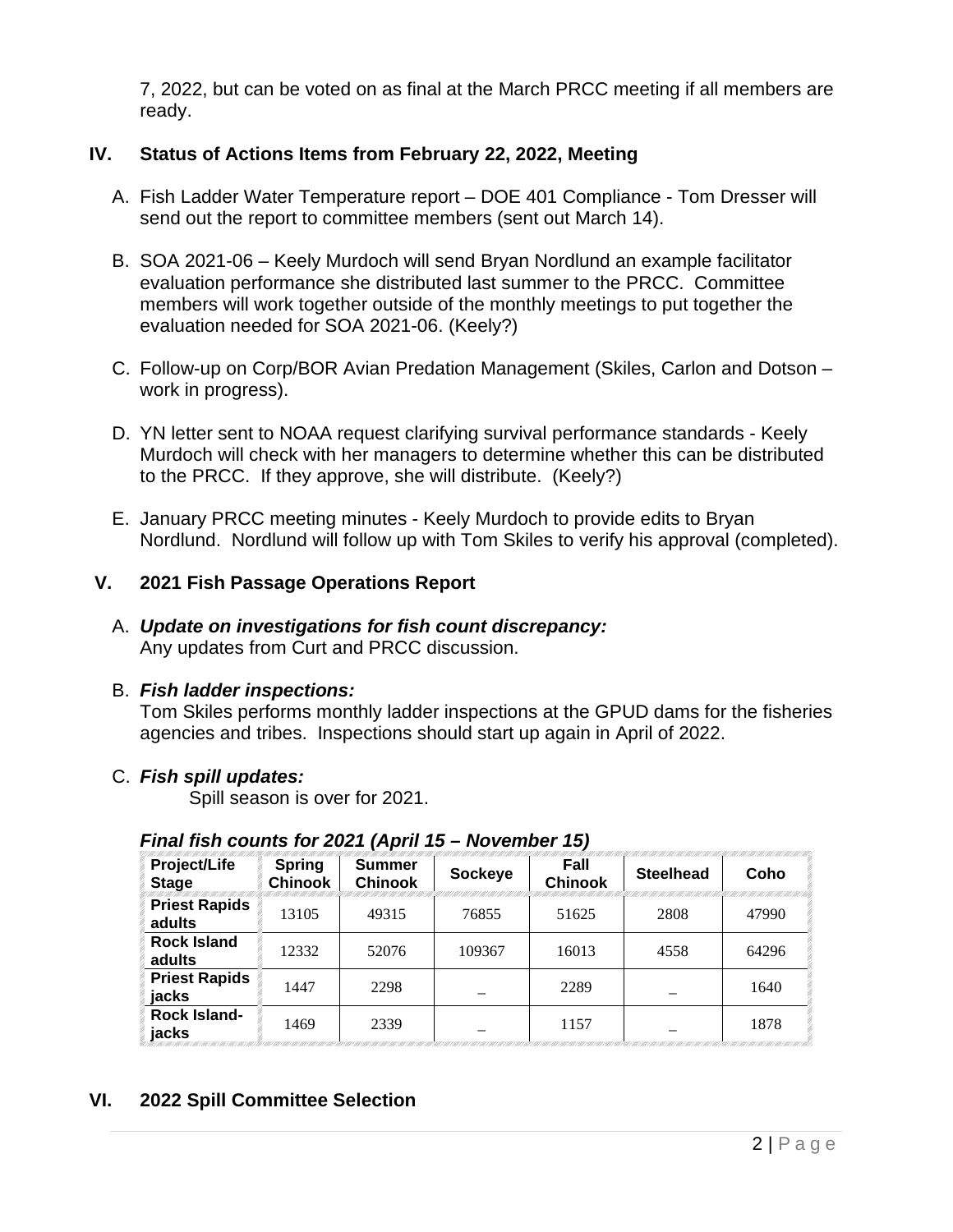#### **VII. Discussion - Develop PRCC operations protocols (e.g., SOA development, timing, agenda items, presentations etc.)**

#### **UPDATES**

#### **VIII. Review of Outstanding NNI Funded Projects**

- A. Lower Wenatchee Instream Flow Enhancement Project Phase II (no updates)
- B. Avian Predation on ESA-listed Juvenile Salmonids on the Mid-Columbia River, 2021 (no updates)
- C. Barkley Irrigation Company Permanent Point of Diversion Completing Implementation of the Permanent Solution (no updates)
- D. Northern Pike Removal (2022-2024) (no updates)
- E. Quincy Pikeminnow Derby
- F. Wenatchee PIT tag barge

#### **IX. Committee Updates**

Bryan Nordlund has forwarded the latest subcommittee distributions he has received to date via email.

- A. Priest Rapids Fish Forum The PRFF will hold a conference call/web-share on Wednesday, March 2, 2022, from 9:00-11:00 AM.
- B. Habitat Subcommittee HSC is not meeting in March. Instead, members are being encouraged to attend the Salmon Recovery Board RTT presentations held on March 9-10, 2022.
- C. Fall Chinook Work Group The next meeting is scheduled for April 5, 2022.
- D. Hatchery Subcommittee The next meeting is scheduled for March 16, 2022.

#### **X. SOA's discussed in 2022**

| <b>SOA number</b> | Key words                    | <b>Last Discussed</b> | <b>Status</b> |
|-------------------|------------------------------|-----------------------|---------------|
| 2021-06           | <b>Facilitator selection</b> | January 25, 2022      | open          |
|                   |                              |                       |               |

#### **XI. Next Meetings**

The next PRCC meetings are scheduled for April 26 and May 24, 2022.